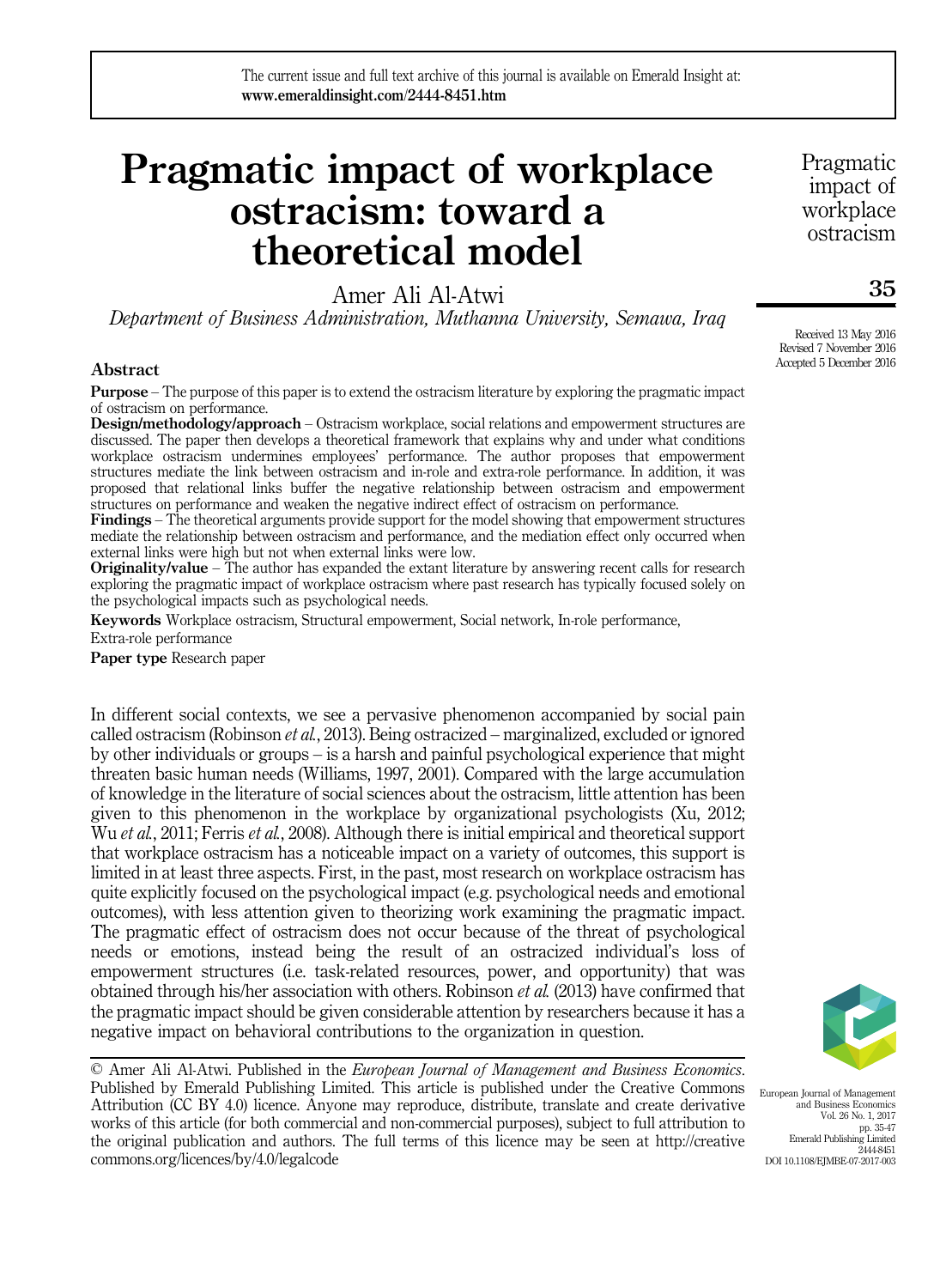Second, although the negative performance outcomes of ostracism, such as less in-role behaviors and less extra-role behaviors, have been studied (Ferris et al., 2008; O'Reilly and Robinson, 2009; Balliet and Ferris, 2013; Leung et al., 2011), no published research that examines the lack of access to empowerment structures (pragmatic impact) as a potential mediator in the relationship between ostracism and negative performance outcomes has been published (Robinson et al., 2013). Previous studies that have attempted to provide answers regarding how workplace ostracism undermines employees' performance have focused only on psychological mechanisms (e.g. thwarted belongingness) as a mediator between ostracism and negative performance outcomes (e.g. O'Reilly and Robinson, 2009; Leung et al., 2011); therefore, in the present study we argue that empowerment structures are mediating mechanisms that can provide managers with a complementally picture of why ostracism can result in undermined employee performance.

Third, despite a wealth of literature exploring the consequences of what ostracized individuals experienced or lose, little attention has been paid to potential solutions that could help ostracized individuals reduce these effects. According to the structuralist network approach (Seibert et al., 2001; Adler and Kwon, 2002; Oh and Labianca, 2004), individuals are embedded in social relationships within and outside groups and through these relationships resources are made available to them. Once an individual is being ostracized by in-group members, his/her external connections may become an alternative source for access to benefits (Oh and Labianca, 2004). Thus, when an individual with many valuable external links experiences ostracism, it is likely that he/she will have more opportunities to access empowerment structures compared with ostracized individuals with fewer external links (Seibert et al., 2001; Cohen *et al.*, 2003). The present research focuses on relational links to individuals in others groups and/or in higher organizational levels (Seibert et al., 2001; Oh and Labianca, 2004) in order to capture the types of links that are likely to buffer the negative pragmatic effects of ostracism.

In this study we propose two mechanisms that are theoretically significant and relevant to our goals: empowerment structures (access to opportunity and access to power through information, resources and support) (Robinson et al., 2013) are suggested as a pragmatic impact mediating the ostracism-performance relationship, and external links (relational links to individuals in others groups and in higher organizational levels) (Seibert et al., 2001; Oh and Labianca, 2004) are conceptualized as a condition buffering the negative link between ostracism and empowerment structures (see Figure 1).

The purpose of this study is to explore the relationship between ostracism and individual performance. We develop a theoretical framework that explains why and under what conditions workplace ostracism undermines employees' performance. In developing our conceptual framework, we have made three theoretical contributions to the extant literature. First, this paper answers recent calls for research exploring the pragmatic impact of workplace ostracism where past research has typically focused solely on psychological impacts such as psychological needs (e.g. Robinson et al., 2013). Second, our study contributes to the understanding of how workplace ostracism relates to employee performance by extending the search to include the mediating mechanisms that underlie these relationships. The pragmatic impact or the lack of access to power and opportunity has been proposed as one of these mechanisms (Robinson et al., 2013). Third, an explicit contribution has been made to merging the literature on the social network perspective and workplace ostracism; specifically, we assess how the external links of an employee's personal network moderate the relationship between workplace ostracism and empowerment structures.

## Literature review and propositions development

#### Workplace ostracism

Drawing from common core features of related constructs (e.g. social exclusion, organizational shunning, social ostracism and rejection), Robinson *et al.* (2013) define

**EJMBE** 26,1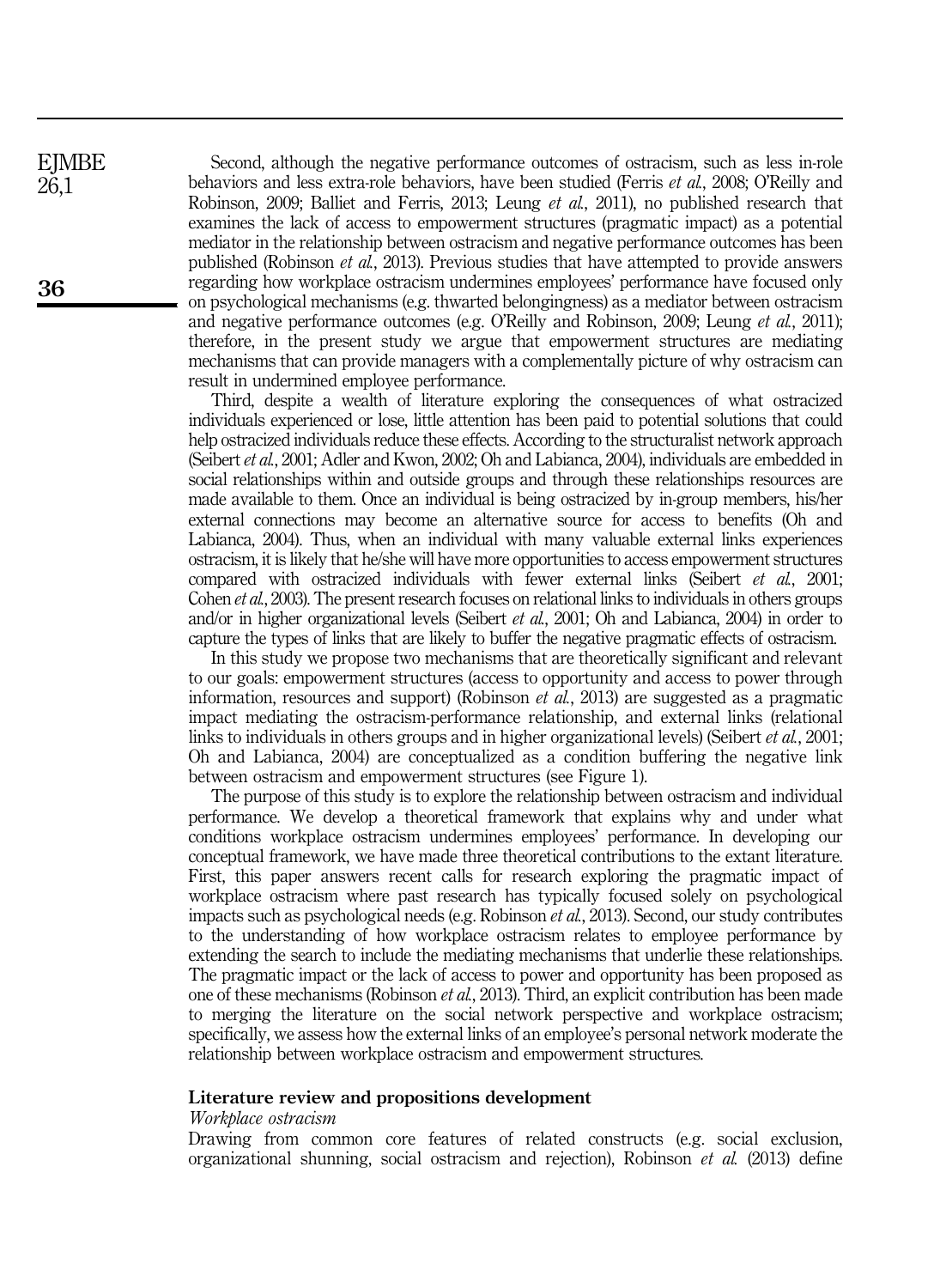

workplace ostracism as the extent to which an individual or group omits another organizational member from engaging in socially appropriate actions. This omission may vary in motives and intensity; for example, employees in the workplace can be intentionally or unintentionally ostracized by several foci such as supervisors, peers and subordinates (Ferris et al., 2008). Intentional ostracism occurs when the source is aware that he or she deliberately omits another individual (target) when engaging in socially appropriate behaviors (Robinson *et al.*, 2013), such as refusing to converse with or avoiding eye contact with the target (Williams, 2001). In unintentional ostracism, which is more common, the source is not aware that his or her actions socially exclude another. For instance, when we do not respond to a greeting from our colleagues this does not mean that we have unrighteous intentions; in contrast, we may be preoccupied or engrossed in our own work (Williams and Zadro, 2001). Concerning intensity, ostracism can range from partial to complete. Partial ostracism can occur when an individual is excluded only by certain members of the group, while in complete ostracism the individual is excluded by all members (Williams and Sommer, 1997; Banki, 2012).

Previous literature has given much attention to the impacts generated by the occurrence of ostracism. These impacts can have negative results on employees and organizations and are mainly divided into two categories: psychological and pragmatic impacts (Robinson *et al.*, 2013). Both are caused by a rupture in the network of social interactions, threatening fundamental human needs and psychological health and preventing the exchange of various work-related resources. The psychological impact is related to the extent to which targets perceive that they are ignored, rejected or excluded by other employees in the workplace (Ferris et al., 2008). Therefore, ostracism will have a psychological impact in the sense that the targeted individual perceives that he or she is being ostracized by others (Robinson *et al.*, 2013; Ferris *et al.*, 2008). Compared with pragmatic effects, these effects have been investigated extensively by researchers and include a variety of areas; for example, according to the model of ostracism developed by Williams and colleagues (Williams, 1997), previous studies have demonstrated that ostracism threatens four fundamental human needs: the need to belong, the need for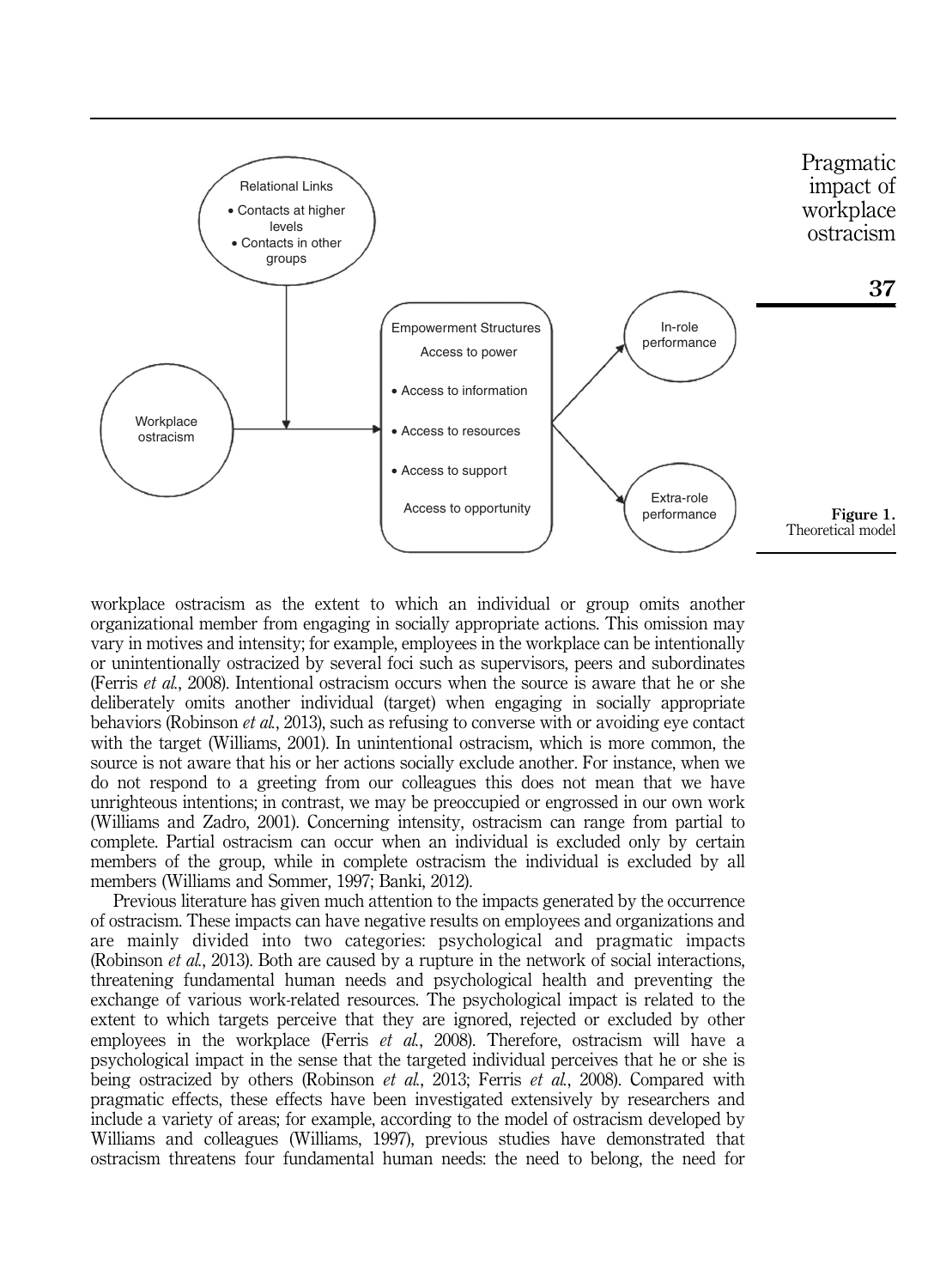self-esteem, the need for a meaningful existence and the need for control (Ferris et al., 2008; van Beest and Williams, 2015; Banki, 2012). In addition, ostracism is not associated only with the target's motivation but is also likely to result in increased psychological strain (Heaphy and Dutton, 2008; Wu *et al.*, 2012), negative moods (Gonsalkorale and Williams, 2007) and anger (Chow et al., 2008).

Regardless of the significant progress that recent studies have made in investigating the psychological impacts of ostracism, the pragmatic effect has been largely neglected. In their integrated model of the antecedents and consequences of ostracism, Robinson et al. (2013) indicate that there are two reasons why researchers should give particular attention to the pragmatic effect. First, this effect costs the target in terms of work-related pragmatic resources (e.g. access to information and resources, getting advice, and the opportunity to have influence and power). Thus, the pragmatic effect likely results in reducing the target's behavioral contributions to the organization. Second, compared with other interpersonal mistreatments such as bullying and incivility, ostracism will generate direct and considerable pragmatic impacts. Moreover, unlike the psychological effects of ostracism, the pragmatic effects are independent of the target's perception of ostracism. Accordingly, ostracism will have a pragmatic impact to the extent that intentionally or unintentionally the source of the ostracism will ignore, reject or exclude other employees in the workplace.

# Social relations and empowerment structures

The theoretical foundation underlying the link between social relations and empowerment structures is derived from social capital theory (Burt, 1992; Lin *et al.*, 1981a, b) and the theory of structural empowerment (Kanter, 1979, 1993). Both theories highlight the importance of the social relations an employee has in the workplace as a tool for accessing network benefits. According to social capital theory, most employees have different contacts with others individuals within or outside the group in which they belong (Burt, 2000); the strong and positive contacts which a group member has with other members within a group are called closured ties, while the contacts that are frequent with different people outside the group are called bridging ties (Oh et al., 2006). Combined, these contacts constitute the member's personal network in which important benefits are embedded (Lin *et al.*, 1981a; Burt, 2000). These benefits include access to information, control over resources, power, support and mutual trust (Burt, 1992; Seibert et al., 2001; Coleman, 1990).

Kanter's (1979, 1993) theory of structural empowerment assumes that the work conditions that provide access to structural benefits will make employees feel empowered to accomplish their tasks and duties. Kanter believes that access to structural benefits (e.g. resources, information and opportunities) is influenced by the degree of informal power an employee has in the workplace. Informal power comes when an employee has a network of interpersonal relationships inside the organization (sponsors, peers and subordinates). For an employee who has a lot of social relationships there is an increased likelihood of access to these benefits and vice versa.

In general, our study selected three important benefits of networks which can help individuals in achieving their tasks and goals, which are access to opportunity and access to power through information, resources and support (Burt, 1992; Kanter, 1993; Seibert et al., 2001; Spreitzer, 1996). Power refers to the "ability to mobilize resources to get things done" (Kanter, 1979, p. 210) through access to information, resources and support. Access to information is described as the data, technical knowledge and expertise required for accomplishing the job effectively. Access to resources is having the ability to acquire the materials, money, rewards, time and personnel support needed to get the job done. Finally, access to support refers to feedback and guidance gained from superiors, peers and subordinates (Kanter, 1979; Chandler, 1986; Laschinger, 1996; Spreitzer, 1996). Opportunity refers to access to challenge, growth and advance in job/career (Sarmiento et al., 2004).

**EJMBE** 26,1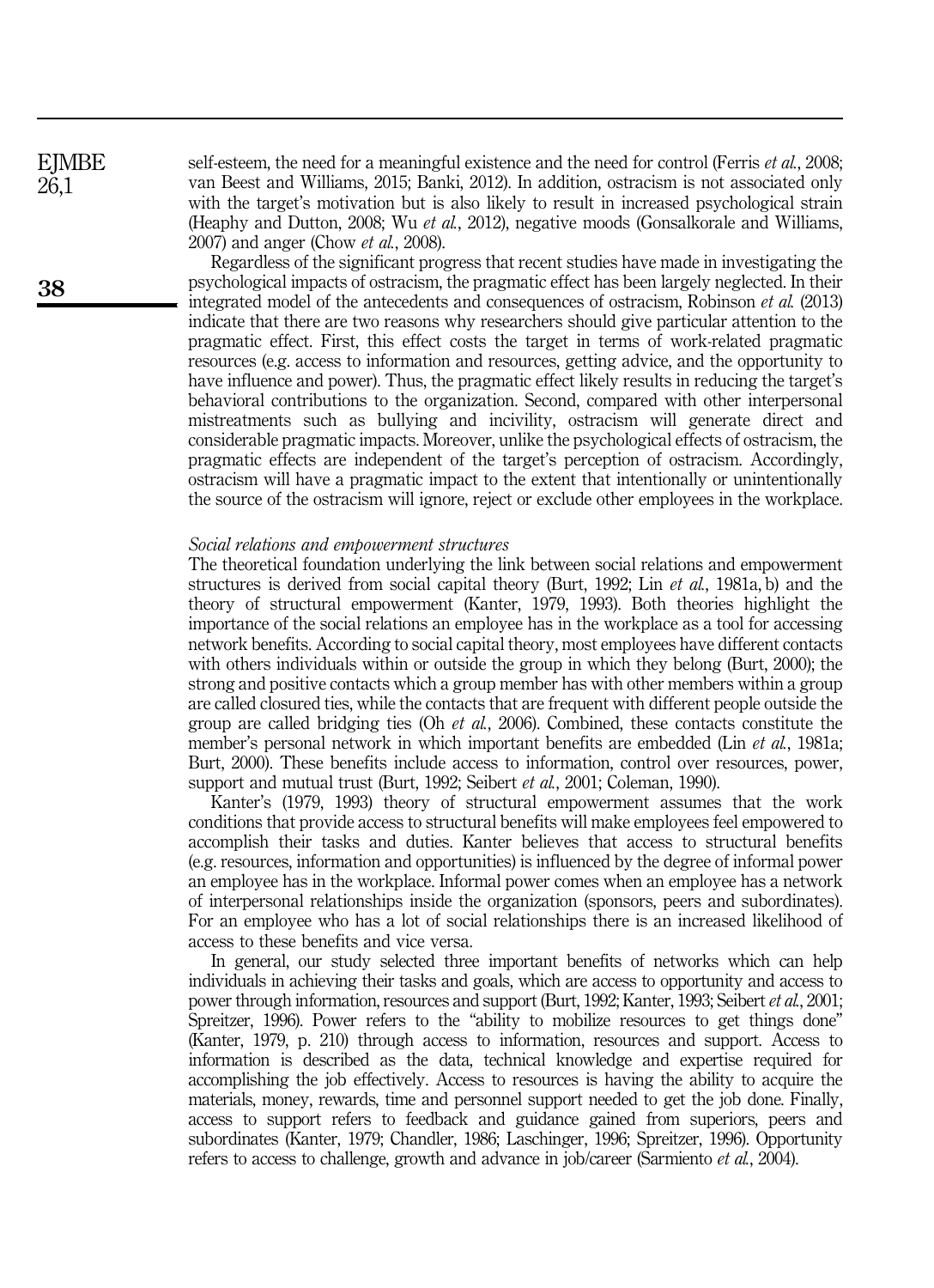# Pragmatic impact of ostracism: the lack of access to empowerment structures

Our study begins with a basic notion indicating that one manifestation of the pragmatic impact of ostracism is the lack of access to empowerment structures. Once an employee is being ostracized by in-group members, her/his access to personal network benefits will be threatened (Robinson *et al.*, 2013). This is likely to happen because workplace ostracism reduces the target employee's opportunity to establish positive interpersonal relationships and cuts social ties which they have with other organizational members (Williams, 2001; Wu et al., 2011; Ferris et al., 2008). Task-related resources, power and information are embedded in these social ties and employees use them as conduits for transferring or exchanging with others at work (Wasserman and Faust, 1994; Podolny and Baron, 1997; Wu et al., 2011). Therefore, ostracism may be one of the reasons why an individual loses part of their informal power within the organization, which in turn threatens their access to empowerment structures (access to opportunity and access to power through information, resources and support) (Kanter, 1993). Given that they have few social ties, ostracized employees face greater difficulty in accessing to work-related network benefits (Wu et al., 2011). According to Robinson et al. (2013), the pragmatic impact of ostracism obstructs the ability of an employee to access the task-related resources, power and opportunity that comes from being connected to others. In addition, Jones et al. (2009) indicate that being excluded from the informational and resource loop at work is a specific form of ostracism.

Overall, workplace ostracism includes pragmatic or practical consequences that threaten an employee's ability to access empowerment structures (access to opportunity and access to power through information, resources and support). Following above discussion, we propose that:

P1. Workplace ostracism is negatively related to access to (a) opportunity, (b) resources, (c) information, and (d) support.

# The mediating role of access to empowerment structures

Our study proposes that the lack of access to empowerment structures is a potential mediator within the relationship between ostracism and performance outcomes (extra-role and in-role performance). Our prediction is that employees in a workplace are embedded in social networks, these networks can provide opportunity for them to the sharing of various kinds of resources (Sparrowe et al., 2001; Gulati et al., 2002). Pragmatic benefits (e.g. access to opportunity and access to power through information, resources and support) shared through these networks are important for completing work effectively (Robinson et al., 2013). These benefits are based on the positive social relationships and alliances employees possess with others (e.g. superiors, peers and subordinates) (Baldwin *et al.*, 1997). Ostracism in the workplace removes many signs of social ties with other organizational members, meaning that employees lose the network benefits that are often embedded in these ties (Williams, 2001; Wu *et al.*, 2011). The benefits that are lost because of ostracism, in turn, lead to lower job performance levels (Wu et al., 2011; Robinson et al., 2013). Consequently, it can be expected that a positive working relationship between an employee and his or her others organizational members increases the likelihood that the other members will be more willing to offer resources such as materials, feedback and information to facilitate his or her duties. Many studies have found that work performed by individuals is undermined due to the lack of network benefits provided by others in the workplace (Baldwin *et al.*, 1997; Beehr *et al.*, 2000; Castilla, 2005). For example, Sparrowe *et al.* (2001) have shown that individuals who lack accessed to advice in their work network have lower levels of in-role and extra-role performance than individuals who have access to advice in that network.

The lack of access to has a negative impact on self-efficacy, feelings of autonomy and employee commitment to the organization (Laschinger and Wong, 1999). In contrast,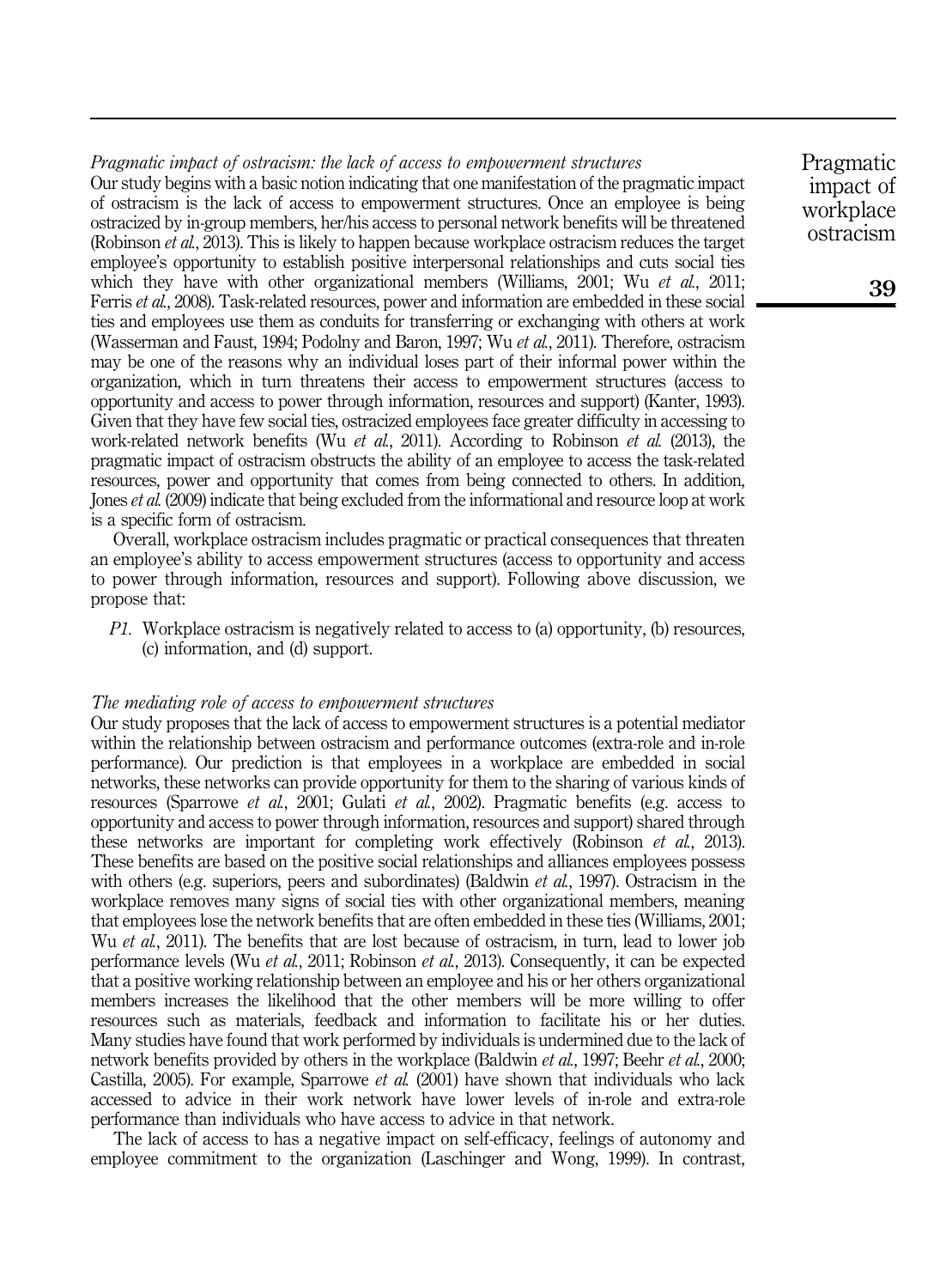**EJMBE** 26,1

40

individuals with access to empowerment structures perceive themselves as having more power and having control over conditions that facilitate their duties (Laschinger, 1996).

Because ostracism causes employee to perceive that pragmatic resources (e.g. information and opportunity), that are directly derived from interacting with other members in the workplace, are depleted, they would attempt to conserve these resources in order to deal with threatening conditions (Wu et al., 2012). But conserving against further losses may be harmful in itself because energy is expended (Hobfoll, 1989). The cost of expended resources adds negative outcome to individuals efforts (Wright and Hobfoll, 2004), thus leading in a lower level of performance (Wu *et al.*, 2011). This means that workplace ostracism reduces employees' ability to access to pragmatic resources, which in turn, negatively influence employee's job performance. In short, this indicates that access to (a) opportunity, (b) resources, (c) information, and (d) support can examine the relationship between workplace ostracism and employee job performance.

Based on the previous discussion, we propose that:

- P2. Access to (a) opportunity, (b) resources, (c) information, and (d) support is positively related to in-role performance.
- P3. Access to (a) opportunity, (b) resources, (c) information, and (d) support is positively related to extra-role performance.
- $P4$ . Access to (a) opportunity, (b) resources, (c) information, and (d) support will mediate a negative relationship between ostracism and in-role performance.
- P5. Access to (a) opportunity, (b) resources, (c) information, and (d) support will mediate a negative relationship between ostracism and extra-role performance.

#### The moderating role of relational links

Our study suggests that the relationship between workplace ostracism and access to empowerment structures (access to opportunity and access to power through information, resources and support) will be dependent on how ostracized individuals have alternative sources to offset their need for pragmatic resources. According to the social network approach, most employees have different contacts with others individuals within or outside the group in which they belong (Burt, 2000); the strong and positive contacts a group member has with other members within a group are called closured ties, while the contacts that are frequent with different people outside the group are called bridging ties (Oh et al., 2006). The total sum of these contacts constitutes the member's personal network in which social resources are embedded (Lin *et al.*, 1981a; Burt, 2000).

As previously mentioned, when targets are deprived of social interaction because of ostracism, they are likely to lack access to pragmatic resources which would lead in future to reduced performance outcomes (Robinson *et al.*, 2013). Scholars suggest that in work settings a group member is not fully ostracized by all others individuals in an organization (Chen and Williams, 2007); therefore, sometimes this member maintains relational ties with individuals in others groups or organizational levels. We suggest that these relational ties may become alternative sources to offset the depleted network benefits (such as opportunity, resources, information and support). Specifically, the present research argues that relational ties with individuals in others groups and relational ties in higher organizational levels are links that are likely to act as buffers to the adverse pragmatic effects of ostracism. Our suggestion is consistent with Seibert et al. (2001) who tested the influence of social capital on career outcomes by gathering ego-network data from a sample of 2,781 alumni randomly selected from a large private Midwestern university. The researchers found that contacts in others functions and in higher levels in the organization were positively related with three benefits of network: access to information,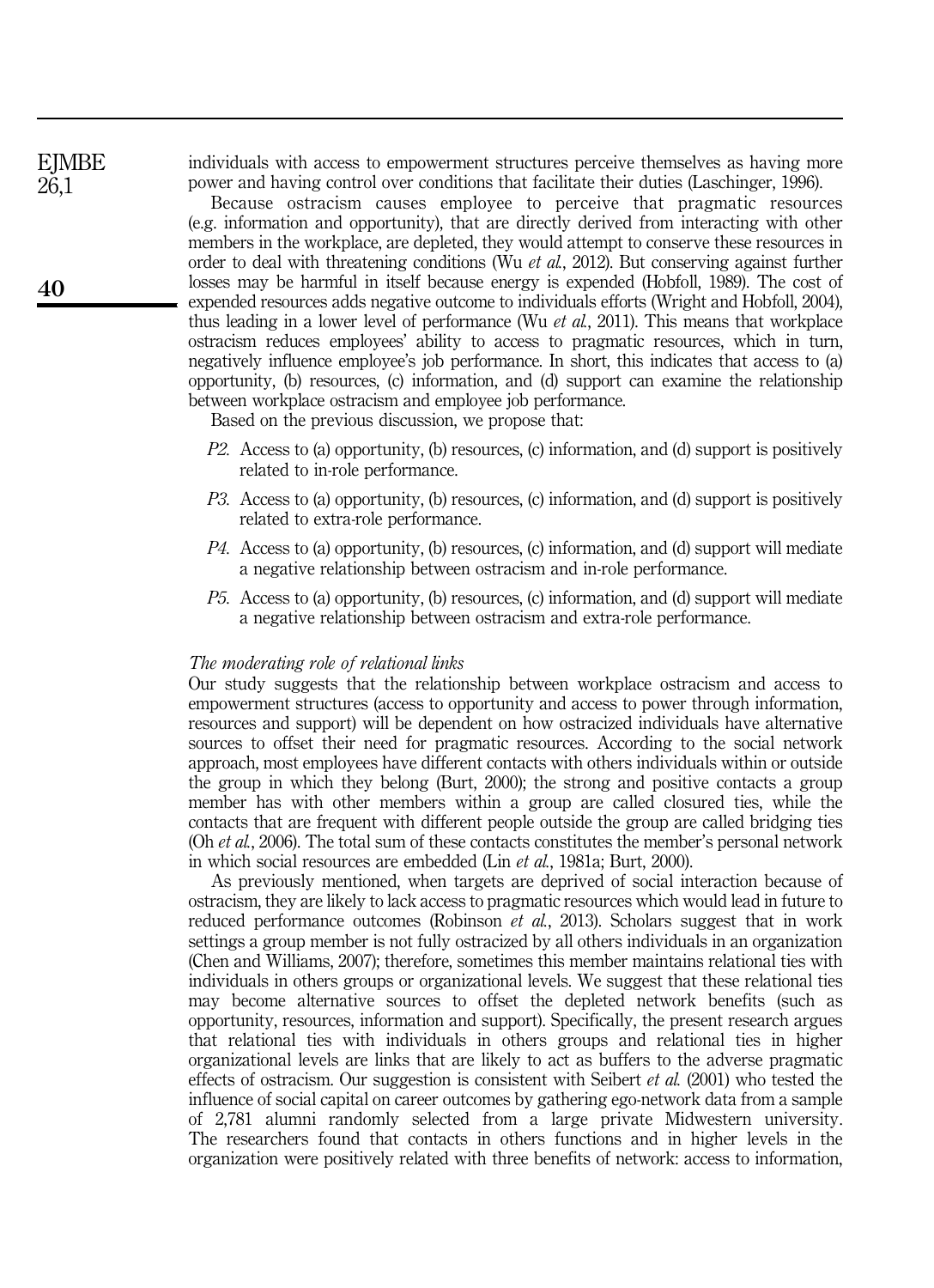access to resources and career sponsorship. In the same vein, Oh *et al.* (2006) suggest that a group member can access a broader range of social capital resources in outside groups through two types of relationships: horizontal relationships and vertical relationships. Horizontal relationships refer to frequent communications with different people in other functional groups (e.g. contacts in other groups). These communications with other group members over time occasionally become positive social relationships and friendships. The existence of these interpersonal ties gives members who are enmeshed in them a greater opportunity for the exchange of information and access to advice and psychological support (Baldwin et al., 1997; Ibarra, 1992). Therefore, we expect that horizontal contacts with members of other functional groups are alternative sources of access to the information and support that is lost due to ostracism. In contrast, those ostracized individuals with fewer links with members of other groups will have less opportunities to gain alternative sources of information and support base, thus facing a more significant pragmatic impact. Our expectation is also consistent with Seibert *et al.* (2001) in that horizontal contacts with members of other functional groups will not provide access to resources and opportunity to advance in job/career because resources and opportunity to advance in job/career are less likely to be both available for transfer and of use across functional boundaries." This argument allows the following hypothesis to be proposed:

P6. The number of contacts in other functional groups moderates the negative relationship between workplace ostracism and access to (a) information and (b) support such that the relationship is stronger when the number of contacts is fewer.

In contrast, vertical relationships (e.g. contacts at higher organizational levels) refer to specific external communications with people who possess relative control over valued resources, information and opportunity to advancement (Coleman, 1990; Lin, 2004). According to the premises of social resources theory, people at higher levels can be considered as a valuable social resource for three reasons: first, they have greater access to information pertaining various issues, especially information about the locations of valued resources in organization; second, people in higher positions authorize or control the allocation of resources to a greater extent than lower-level occupants; and third, they have informal bases of power and control due to affiliations in dominant coalitions within the organization (Seibert et al., 2001; Lin, 2004). Thus, greater connections at higher levels should therefore provide a group member with access to valuable resources, information and opportunity to advancement, replacing resources that have been lacking due to the ostracism practiced by other group members. In contrast, those ostracized individuals with fewer links to people in higher levels will have fewer opportunities to replenish or reinforce network benefits reduced by workplace ostracism. Furthermore, while support from individuals of equal level is often familiar, receiving support from higher level occupants is unexpected and infrequent (Marcelissen *et al.*, 1988; Lin, 2004). Thus, we expect that access to support through higher level contacts will have much less to be gain by ostracized individuals at the lower levels. Based on the above, we hypothesize the following:

P7. The number of contacts at higher organizational levels moderates the negative relationship between workplace ostracism and access to (a) information, (b) resources, and (c) opportunity such that the relationship is stronger when the number of contacts is fewer.

So far, we have proposed that relational links moderate the negative relationship between ostracism and empowerment structures  $(P6 \text{ and } P7)$ , and that empowerment structures mediate the relationship between ostracism and performance  $(P4 \text{ and } P5)$ . It is therefore likely that relational links (i.e. contacts in other functional groups and contacts at higher organizational levels) also moderate the strength of the mediator function of empowerment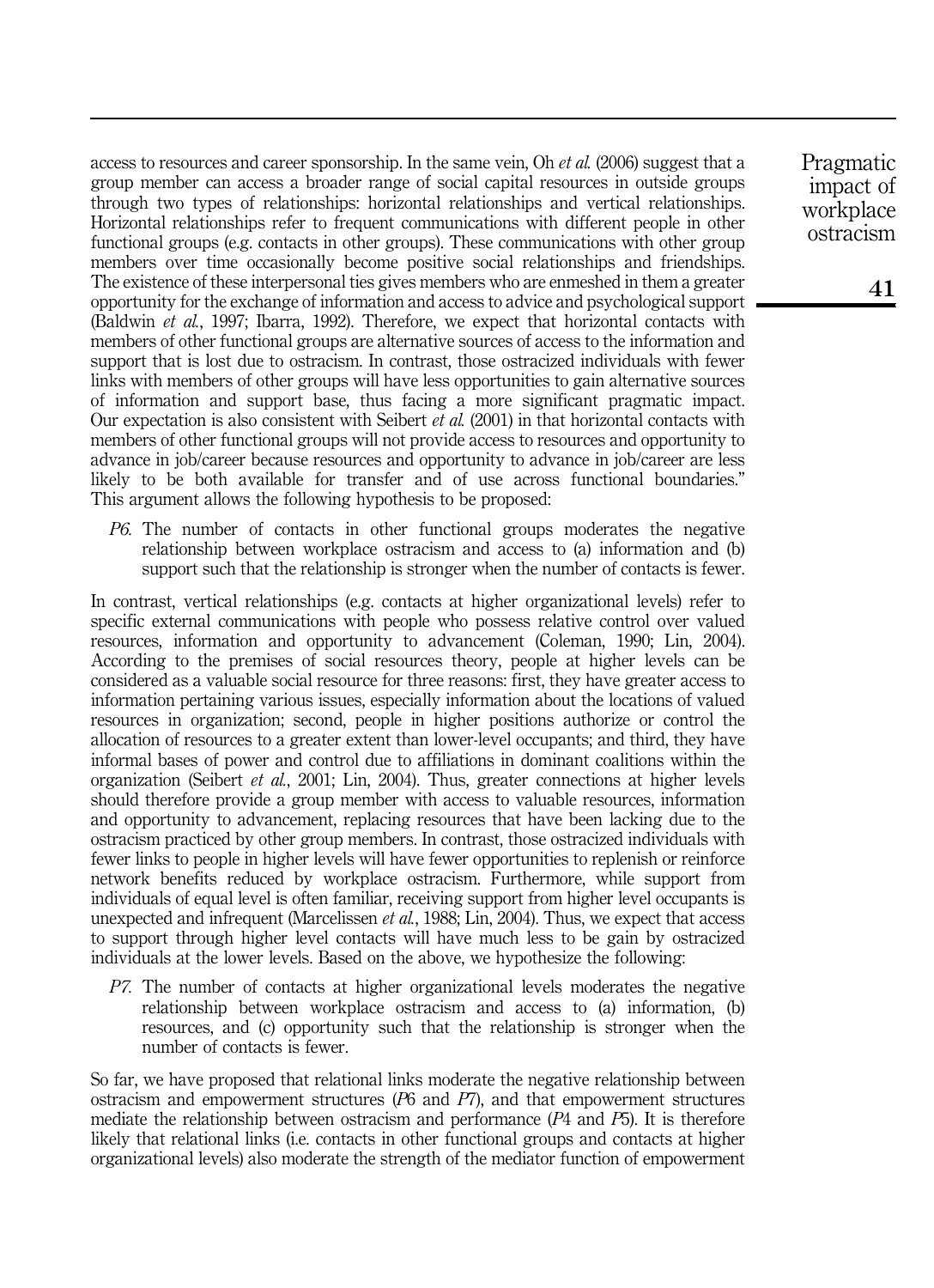**EJMBE** 26,1

42

structures for the relationship between ostracism and performance outcomes. As we predict a weaker relationship between ostracism and empowerment structures among employees who have high-relational links than among employees who have low-relational links, the negative and indirect effect of ostracism on performance via network benefits should be weaker among employees who have high-relational links than among employees with low-relational links. Based on the above, we hypothesize the following:

- P8. The number of contacts in other functional groups moderates the negative and indirect effect of ostracism on in-role performance (through access to information and support). Specifically, access to (a) information and (b) support mediates the indirect effect only when the number of contacts in other functional groups is low and not when it is high.
- P9. The number of contacts in other functional groups moderates the negative and indirect effect of ostracism on extra-role performance (through access to information and support). Specifically, access to (a) information and (b) support mediates the indirect effect only when the number of contacts in other functional groups is low and not when it is high.
- P10. The number of contacts at higher organizational levels moderates the negative and indirect effect of ostracism on in-role performance (through access to information, resources and opportunity). Specifically, access to (a) information, (b) resources, and (c) opportunity mediates the indirect effect only when the number of contacts at higher organizational levels is low and not when it is high.
- P11. The number of contacts at higher organizational levels moderates the negative and indirect effect of ostracism on extra-role performance (through access to information, resources and opportunity). Specifically, access to (a) information, (b) resources, and (c) opportunity mediates the indirect effect only when the number of contacts at higher organizational levels is low and not when it is high.

# **Discussion**

In this study, we develop a conceptual framework that explores the relationships between workplace ostracism, empowerment structures and performance outcomes. Specifically, we investigated whether high contacts at external links buffer the negative effect of ostracism on empowerment structures and weaken the negative and indirect effect of ostracism on performance outcomes through empowerment structures. Specifically, we proposed that higher levels of workplace ostracism were negatively related to lower levels of empowerment structures, which in turn negatively affected employee performance (in-role and extra-role performance). We also proposed that contacts in others groups moderated the relationship between workplace ostracism and access to information, and we found that contacts in higher organizational levels moderated the relationship between workplace ostracism and access to information, resources and opportunity. In addition, our results demonstrated that empowerment structures acted as a mediator of the relationship between ostracism and both in-role and extra-role performance. We showed that high levels of contacts in others groups weakened the negative and indirect effect of ostracism on both in-role and extra-role performance (through access to information and support), while high levels of contacts at higher organizational levels weakened the negative and indirect effect of ostracism on both in-role and extra-role performance (through access to information, resources and opportunity).

# Theoretical implications

This study enriches the current workplace ostracism literature in several ways. First, in exploring the pragmatic impact of workplace ostracism; our study contributes to an overlooked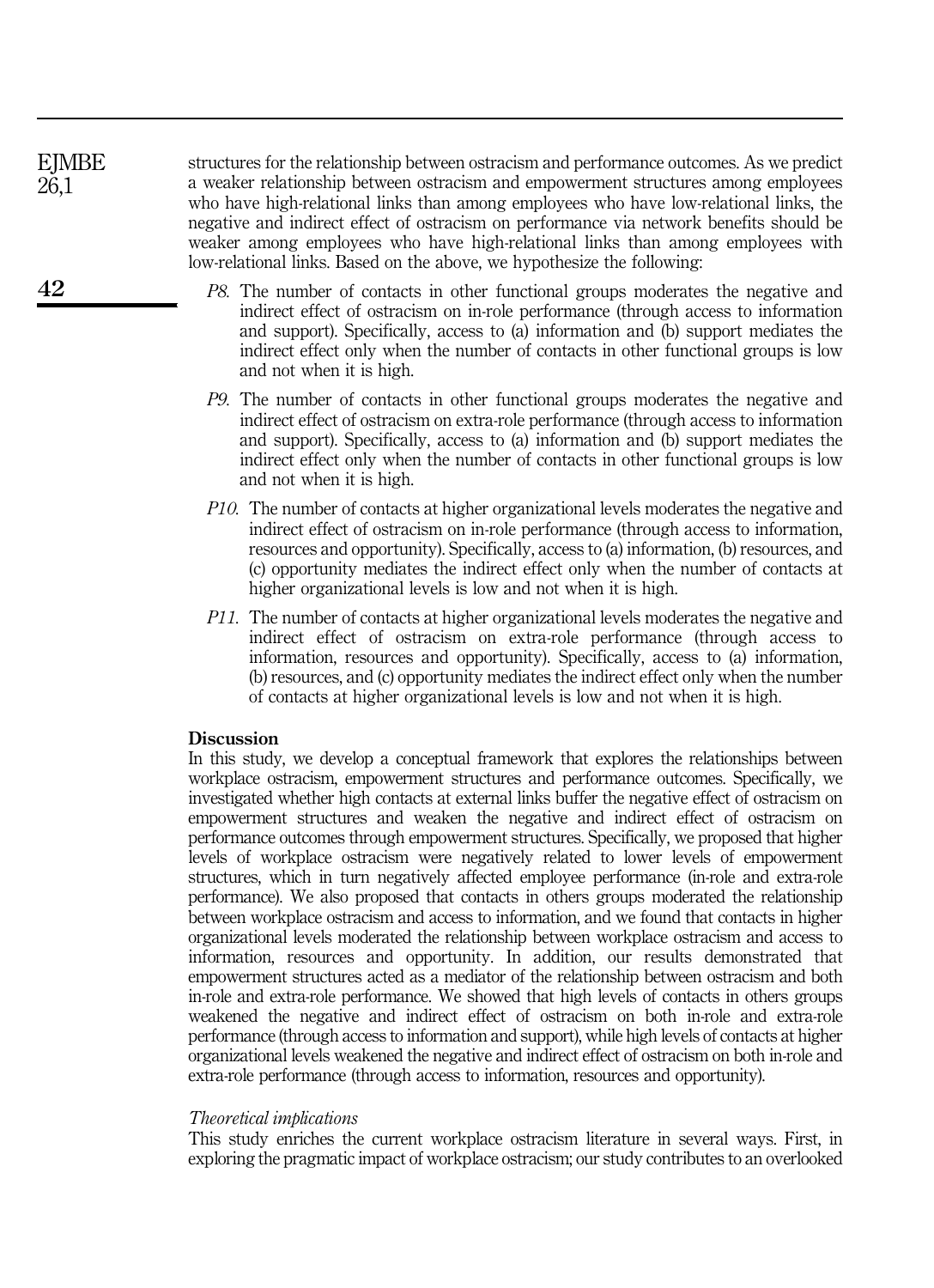area as more research has focused on the effects of ostracism that emanate when the target perceives that he or she is being ostracized by others (psychological effects) (Xu, 2012; Wu *et al.*, 2011; Ferris *et al.*, 2008) than the effects that emerge when the target loses out on task-related network benefits that are the result of being connected to others (pragmatic effects) (Robinson et al., 2013). Although prior research has successfully examined the psychological effects of ostracism (e.g. Xu, 2012; Wu *et al.*, 2011; Ferris *et al.*, 2008), our proposed relationships extend these studies by factoring the pragmatic effects into the equation. We expect that this extension will help in developing a model of ostracism consequences to better reflect the organizational reality in which employees experience ostracism.

Second, previous research has demonstrated direct relations between workplace ostracism and performance outcomes (Ferris et al., 2008); and it has investigated which psychological intervening variables are able to explain the aforementioned relationship (O'Reilly and Robinson, 2009; Leung *et al.*, 2011; Wu *et al.*, 2011). In the present study, we have addressed a need for researchers to move their efforts beyond the main effects of workplace ostracism and also include the non-psychological mechanisms such as empowerment structures. Our model can serve as a next step toward imparting more precise understanding about why workplace ostracism affects performance outcomes by incorporating access to information, resources, support and opportunity as important mediating variables into the model of ostracism consequences.

Third, the theoretical model also suggests that access a group member has to the social capital resources of outside groups through horizontal relationships and vertical relationships can buffer the negative effects of ostracism on network benefits and weakened the negative and indirect effect of ostracism on employee performance (through empowerment structures). This means that the present study appears to be a promising first step in merging insights from the literature on social networks perspective and workplace ostracism in two ways: it has attempted to move beyond the research that focuses intensively on the links between positive relationships and social capital benefits (Seibert et al., 2001; Brass and Burkhardt, 1993; Baldwin et al., 1997) to a consideration of the negative aspects of network relationships; and although some of the previous network studies have successfully demonstrated the significant effect of intragroup social relationships on social capital benefits for employees, we have extended these studies by adding the intragroup social relationships into the equation. This idea enhances our understanding of considerations leading to strengthened or minimized network benefits by considering the significance of relationships both within and outside the group.

# Practical implications

Our theoretical model has a number of important practical implications for managers and organizations. First, our study aims to enhance managers' understanding about the nature of ostracism in terms of its impacts in the workplace by inform them that they should not only focus on the psychological effects of ostracism but also the pragmatic effects. Managers cannot just focus on negative psychological signs in diagnosing the presence of ostracized individuals in a workplace; they need to note the ability of individuals to access to empowerment structures (e.g. power and opportunity) as another indicator. Second, another important implication suggests that pragmatic impacts such as the lack of access to resources and information can contribute to the negative performance outcomes. Unfortunately, managers might consider employee-related issues such as self-efficiency and motivation to be reasons that undermine performance and may have less understanding of pragmatic issues such as cutting social ties with others and thus losing resources and information. Therefore, organizations can conduct seminars to increase managerial awareness that cutting social ties with in-group members may weaken employee performance. Third, our model advises managers to invest efforts in managing ostracism in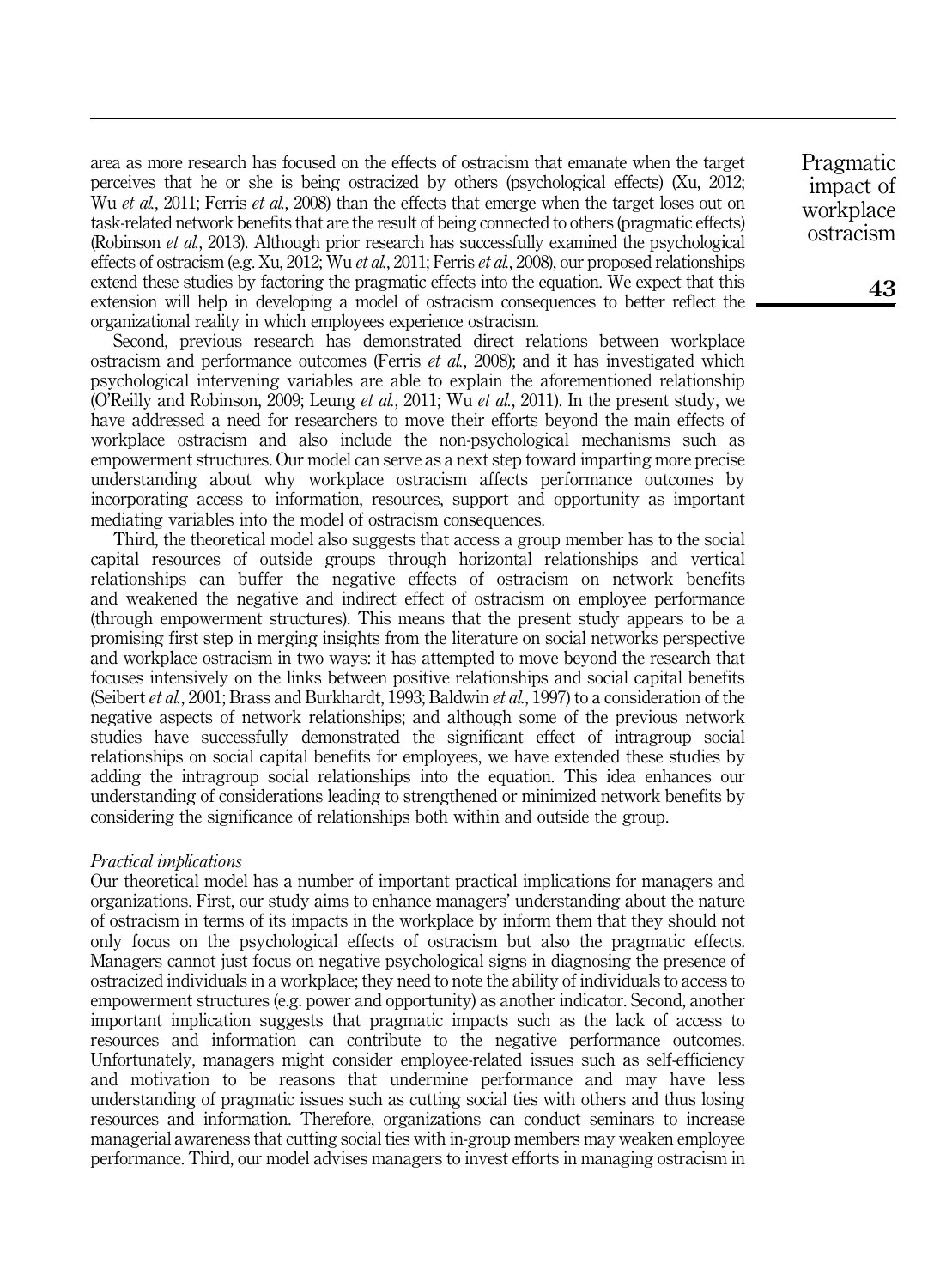teams through several means. Within the team, managers need to eliminate ostracism by creating practices encouraging trust and transparency and discouraging the use of ostracism as a punishment. Furthermore, organizations should establish specific rules to guide social relationships among employees and reject any behaviors that fail to create positive interactions. In terms of the outside team, managers should encourage employees to develop bridging ties (horizontal and/or vertical) as an alternative conduit to access network benefits. Organizations can enhance bridging relationships by supporting formal and informal social activities and computer-based social networking (Oh and Labianca, 2004). In short, managerial and organizational practices should help the employees to invest their time and efforts in building balanced social relationships within and outside their group; they should help employees equally in terms of closure and bridging relationships.

Fourth, the presence and source of negative ties at workplace may be difficult to identify. Therefore, our study advises managers to map these ties by using network analysis tools. Network analysis can help managers to identify patterns of relationships and understand the dynamic web of relationships that have an impact on employees work. According to our theoretical model, network analysis perspective not only identify an employee who makes it difficult for other employees to complete their work by withholding information or resources, but also provide a rich picture of how work actually happens. Fifth, our model advises HRM managers that their programs and practices should not focus only on increasing the ability and willingness of their employees. But they should take in consideration some variables that affect the employee's opportunity to perform, such as social influences (workplace ostracism) (Blumberg and Pringle, 1982). In our theoretical model, we indicate that ostracized employees face greater difficulty in accessing to work-related network benefits such as information and resources. To reach high levels of performance, therefore, HRM managers should design opportunity-enhancing HR practices such as work teams, employee involvement and information sharing (Jiang  $et$   $al$ , 2012).

# Measuring ostracism and testing propositions

A scale developed by Ferris et al. (2008) to measure the awareness of ostracism in the workplace was the starting point for progress in the study of ostracism in organizational psychology (Wu et al., 2011, 2012; Leung et al., 2011; Zhao et al., 2013; Liu et al., 2013). Although this scale has significance in the study of the psychological effects of ostracism in the workplace, it is not appropriate for pragmatic effects. This is because Ferris et al.'s (2008) scale is designed to measure the extent to which targets perceive that they are being ostracized by others, while the pragmatic effects do not necessarily require awareness from the target. Therefore, our study suggests another measurement that can determine the extent that individuals (source) actually ostracize another employee (target) in the workplace even when the target may be unaware of it. In response to this limitation, it is highly suitable that the focus of the future research would be on the sources of ostracism and not the targets. Therefore, we suggest to use a round robin design (Warner *et al.*, 1979) in order to get a more realistic picture of the situation and also to reduce the common method bias that may arise from the use of self-reporting measurement instruments. In round robin design, a researcher asked every team member to rate the extent to which he or she ostracized each other member of their team (Warner  $et \ al., 1979$ ). Testing our propositions requires collecting data from teams working in diversity organizations to test a moderated-mediation model to account for the relationship between ostracism and performance outcomes (in-role and extra-role performance).

Future qualitative studies can also be beneficial. These can complete quantitative investigations by capturing the rich descriptions employees provide about their work environment experiences. For example, qualitative interview data can examine how employees describe the social relationships that potentially hinder their ability to achieve

**E**IMBE 26,1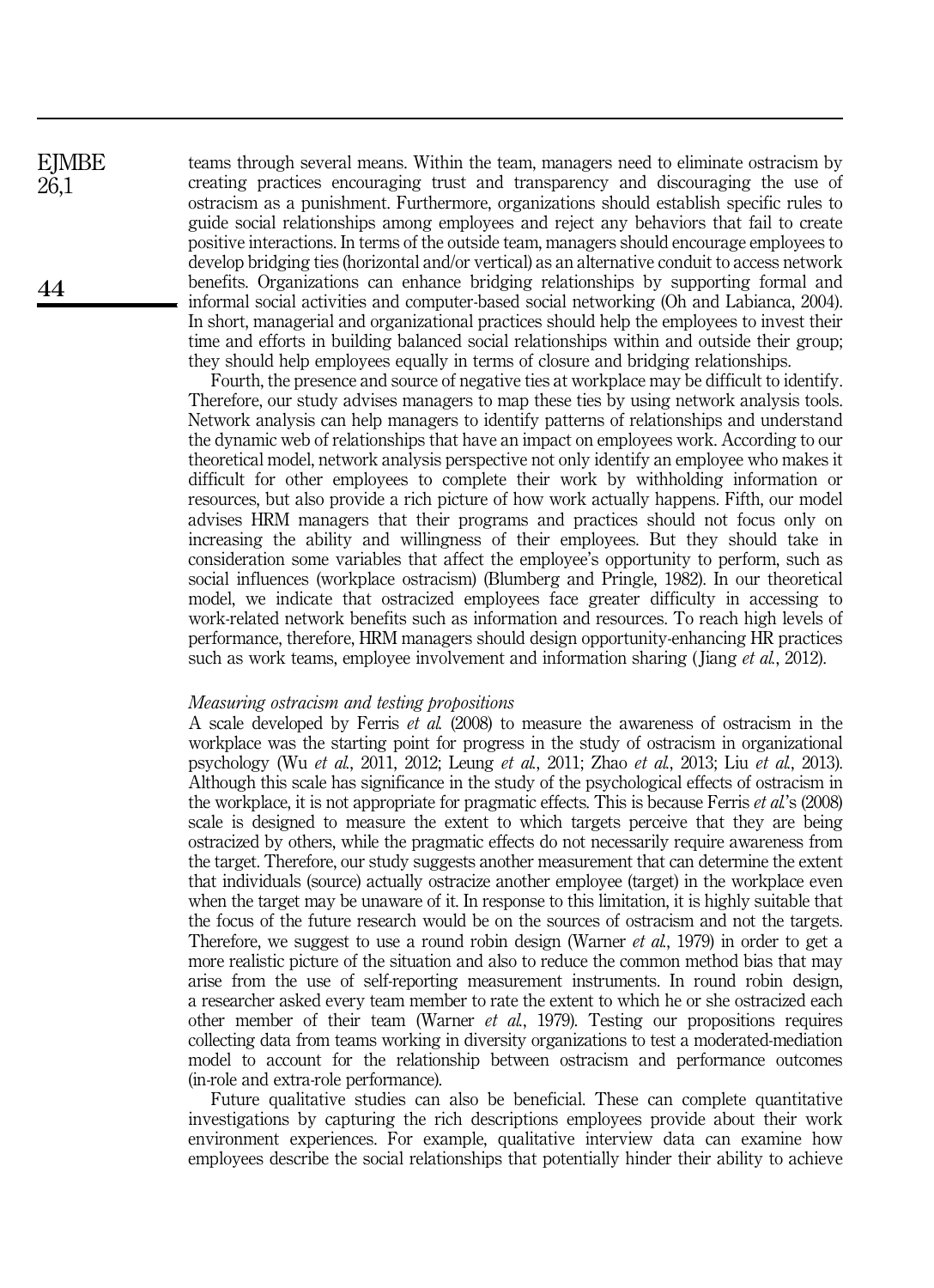the required tasks. By doing so, a rich and valid conclusion can be complemented with the proposed relationships in our model.

Our theoretical model is proposed to analyze at the individual level without taking nested nature into account. Therefore, multilevel analysis can also be appropriate as future research. According to our model, the multilevel approach will include two levels: group and individual levels. The group level regards ostracism, relations links and empowerment structures. The group level requires averaging each group member's perceptions about ostracism, relations links, and empowerment structures and assigning to each member the group rating. Job performance (in-role and extra role) measures at the individual level.

# References

- Adler, P.S. and Kwon, S.W. (2002), "Social capital: prospects for a new concept", Academy of Management Review, Vol. 27 No. 1, pp. 17-40.
- Baldwin, T.T., Bedell, M.D. and Johnson, J.L. (1997), "The social fabric of a team-based M.B.A. program: network effects on student satisfaction and performance", Academy of Management Journal, Vol. 40 No. 6, pp. 1369-1397.
- Balliet, D. and Ferris, D.L. (2013), "Ostracism and prosocial behavior: a social dilemma analysis", Organizational Behavior and Human Decision Processes, Vol. 120 No. 2, pp. 298-308.
- Banki, S. (2012), "How much or how many? Partial ostracism and its consequences", PhD, Rotman School of Management, University of Toronto, Toronto, ON.
- Blumberg, M. and Pringle, C.D. (1982), "The missing opportunity in organizational research: some implications for a theory of work performance", Academy of Management Review, Vol. 7 No. 4, pp. 560-569.
- Beehr, T.A., Jex, S.M., Stacy, B.A. and Murray, M.A. (2000), "Work stressors and coworker support as predictors of individual strain and job performance", Journal of Organizational Behavior, Vol. 21 No. 4, pp. 391-405.
- Brass, D.J. and Burkhardt, M.E. (1993), "Potential power and power use: an investigation of structure and behavior", *Academy of Management Journal*, Vol. 36 No. 3, pp. 441-470.
- Burt, R.S. (1992), Structural Holes: The Social Structure of Competition, Harvard University Press, Cambridge, MA.
- Burt, R.S. (2000), "The network structure of social capital", in Staw, B.M. and Sutton, R.I. (Eds), Research in Organizational Behavior, JAI Press, Greenwich, CT, pp. 345-423.
- Castilla, E.J. (2005), "Social networks and employee performance in a call center", American Journal of Sociology, Vol. 110 No. 5, pp. 1243-1283.
- Chandler, G.E. (1986), "The relationship of nursing work environments to empowerment and powerlessness", PhD, University of Utah.
- Chen, Z. and Williams, K.D. (2007), "Partial ostracism as a means of discovering moderators", unpublished work.
- Chow, R.M., Tiedens, L.Z. and Govan, C.L. (2008), "Excluded emotions: the role of anger in antisocial responses to ostracism", *Journal of Experimental Social Psychology*, Vol. 44 No. 3, pp. 896-903.
- Cohen, J., Cohen, P., West, S.G. and Aiken, L.S. (2003), Applied Multiple Regression/Correlation Analysis for the Behavioral Sciences, 3rd ed., Erlbaum, Mahwah, NJ.
- Coleman, J.S. (1990), Foundations of Social Theory, Harvard University Press, Cambridge, MA.
- Ferris, D.L., Brown, D.J., Berry, J.W. and Lian, H. (2008), "The development and validation of the workplace ostracism scale", Journal of Applied Psychology, Vol. 93 No. 6, pp. 1348-1366.
- Gonsalkorale, K. and Williams, K. (2007), "The KKK won't let me play: ostracism even by a despised outgroup hurts", European Journal of Social Psychology, Vol. 37 No. 6, pp. 1176-1186.
- Gulati, R., Dialdin, D.A. and Wang, L. (2002), "Organizational networks", in Baum, J.A.C. (Ed.), Companion to Organizations, Blackwell, Malden, MA, pp. 281-303.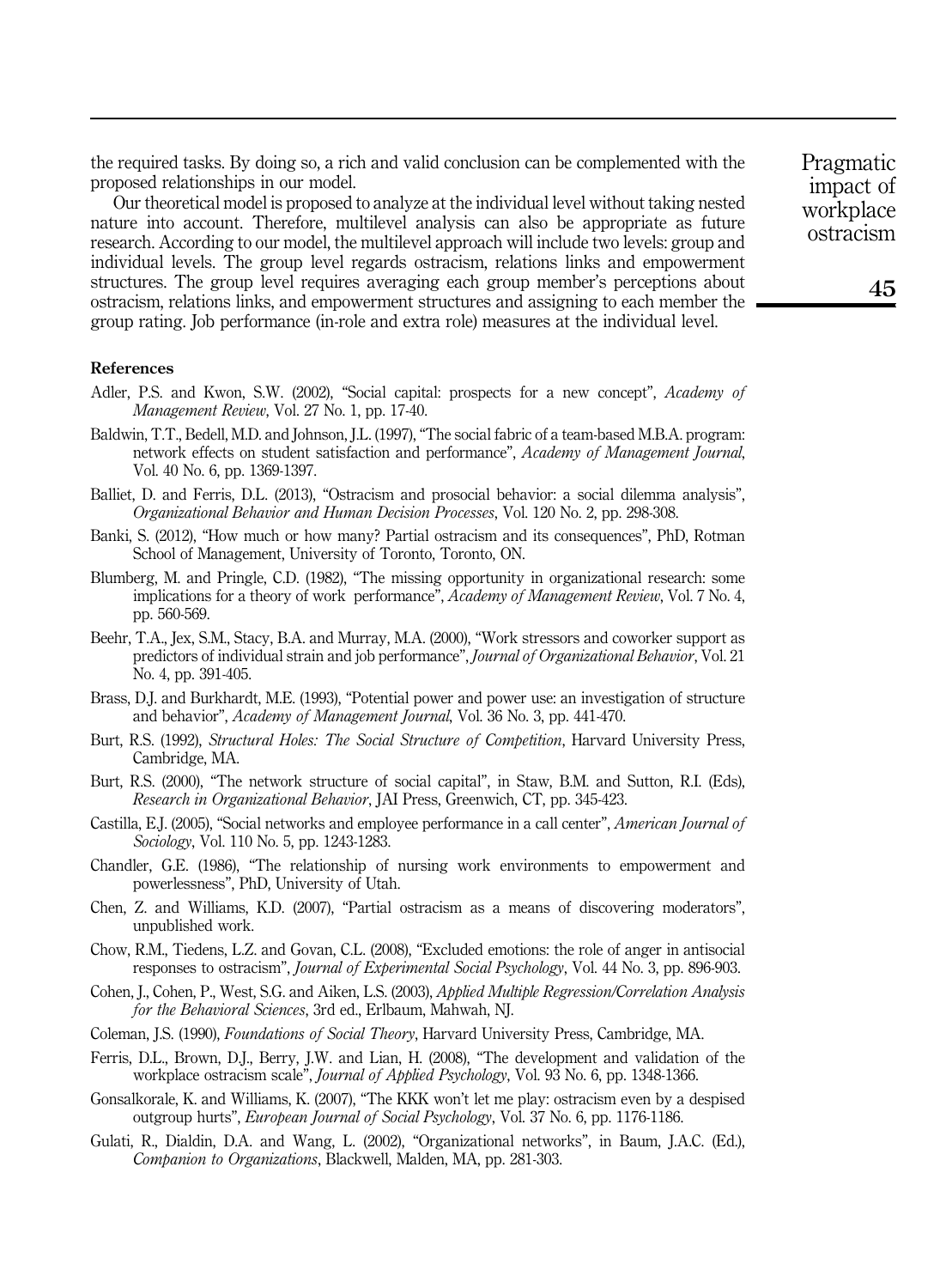| <b>EJMBE</b><br>26,1 | Heaphy, E.D. and Dutton, J.E. (2008), "Positive social interactions and the human body at work: linking<br>organizations and physiology", Academy of Management Review, Vol. 33 No. 1, pp. 137-162.                                                      |
|----------------------|----------------------------------------------------------------------------------------------------------------------------------------------------------------------------------------------------------------------------------------------------------|
|                      | Hobfoll, S.E. (1989), "Conservation of resources: a new attempt at conceptualizing stress", American<br>Psychologist, Vol. 44 No. 3, pp. 513-524.                                                                                                        |
|                      | Ibarra, H. (1992), "Homophily and differential returns: sex differences in network structure and access<br>in an advertising firm", <i>Administrative Science Quarterly</i> , Vol. 37 No. 3, pp. 422-447.                                                |
| 46                   | Jiang, K., Lepak, D.P., Hu, J. and Baer, J. (2012), "How does human resource management influence<br>organizational outcomes? A meta-analytic investigation of mediating mechanisms", Academy of<br>Management Journal, Vol. 55 No. 10, pp. 1264-1294.   |
|                      | Jones, E.E., Carter-Sowell, A.R., Kelly, J.R. and Williams, K.D. (2009), "I'm out of the loop: ostracism through<br>information exclusion", Group Processes and Intergroup Relations, Vol. 12 No. 2, pp. 157-174.                                        |
|                      | Kanter, R.M. (1979), Men and Women of the Corporation, Basic Books, New York, NY.                                                                                                                                                                        |
|                      | Kanter, R.M. (1993), Men and Women of the Corporation, 2nd ed., Basic Books, New York, NY.                                                                                                                                                               |
|                      | Laschinger, H.K. and Wong, C. (1999), "Staff nurse empowerment and collective accountability: effect<br>on perceived productivity and self-rated work effectiveness", Nursing Economics, Vol. 17 No. 2,<br>pp. 308-316.                                  |
|                      | Laschinger, H.K.S. (1996), "A theoretical approach to studying work empowerment in nursing: a review<br>of studies testing Kanter's theory of structural power in organizations", Nursing Administration<br><i>Quarterly</i> , Vol. 20 No. 2, pp. 25-41. |
|                      | Leung, A.S.M., Wu, L., Chen, Y. and Young, M. (2011), "The impact of workplace ostracism in service<br>organizations", International Journal of Hospitality Management, Vol. 30 No. 4, pp. 836-844.                                                      |
|                      | Lin, N. (2004), Social Capital, Cambridge University, Cambridge.                                                                                                                                                                                         |
|                      | Lin, N., Ensel, W.M. and Vaughn, J.C. (1981a), "Social resources and occupational status attainment",<br>Social Forces, Vol. 59 No. 4, pp. 1163-1181.                                                                                                    |
|                      | Lin, N., Ensel, W.M. and Vaughn, J.C. (1981b), "Social resources and strength of ties", American<br>Sociological Review, Vol. 46 No. 4, pp. 393-405.                                                                                                     |
|                      | Liu, J., Kwan, H., Lee, C. and Hui, C. (2013), "Work-to-family spillover effects of workplace ostracism: the<br>role of work-home segmentation preferences", <i>Human Resource Management</i> , Vol. 52 No. 1,<br>pp. 75-94.                             |
|                      | Marcelissen, F.H., Winnubst, J.A., Buunk, B. and de Wolff, C.J. (1988), "Social support and occupational<br>stress: a causal analysis", Social Science and Medicine, Vol. 26 No. 3, pp. 365-373.                                                         |
|                      | Oh, H. and Labianca, G. (2004), "Group social capital and group effectiveness: the role of informal<br>socializing ties", Academy of Management Journal, Vol. 47 No. 6, pp. 860-875.                                                                     |
|                      | Oh, H., Labianca, G. and Chung, M. (2006), "A multilevel model of group social capital", Academy of<br>Management Review, Vol. 31 No. 3, pp. 569-582.                                                                                                    |
|                      | O'Reilly, J. and Robinson, S.L. (2009), "The negative impact of ostracism on thwarted belongingness<br>and workplace contributions", Best Paper Proceedings, Academy of Management Meeting,<br>Chicago, IL.                                              |
|                      | Podolny, J.M. and Baron, J.N. (1997), "Resources and relationships: social networks and mobility in the<br>workplace", American Sociological Review, Vol. 62 No. 5, pp. 673-693.                                                                         |
|                      | Robinson, S.L., O'Reilly, J. and Wang, W. (2013), "Invisible at work: an integrated model of workplace<br>ostracism", Journal of Management, Vol. 39 No. 1, pp. 203-231.                                                                                 |
|                      | Sarmiento, T.P., Laschinger, H.K.S. and Iwasiw, C. (2004), "Nurse educators' workplace empowerment,<br>burnout, and job satisfaction: testing Kanter's theory", Journal of Advanced Nursing, Vol. 46<br>No. 2, pp. 134-143.                              |
|                      | Seibert, S.E., Kraimer, M.L. and Liden, R.C. (2001), "A social capital theory of career success",<br>Academy of Management Journal, Vol. 44 No. 2, pp. 219-237.                                                                                          |
|                      | Sparrowe, R.T., Liden, R.C., Wayne, S.J. and Kraimer, M.L. (2001), "Social networks and the performance<br>of individuals and groups", Academy of Management Journal, Vol. 44 No. 2, pp. 316-325.                                                        |